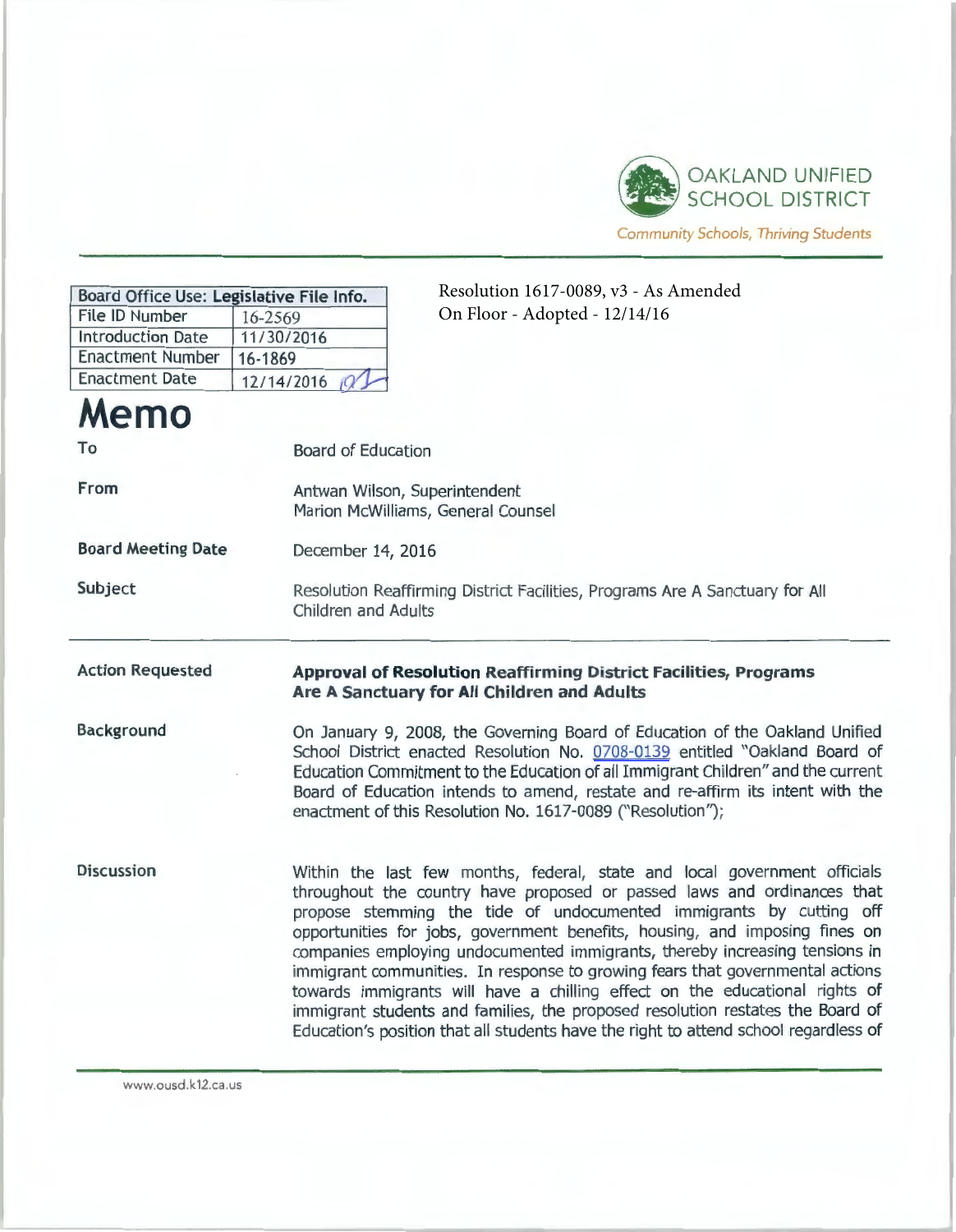## **RESOLUTION OF THE BOARD OF EDUCATION OF THE OAKLAND UNIFIED SCHOOL DISTRICT**

## **Reaffirming District Facilities, Programs Are A Sanctuary for All Children and Adults**

## **Resolution No. 1617-0089**

**WHEREAS:** All students have a right to attend school free of fear, bullying and discrimination;

**WHEREAS:** The Board of Education embraces the diversity of our students and families and the rich language and cultural assets they bring to our District and strongly supports and encourages the participation of all parents and families in our schools;

**WHEREAS:** Our City and County, just like many major cities in the United States, is the home and workplace of many diverse communities, including persons of different faiths, racial and ethnic backgrounds, and varying immigration status;

**WHEREAS:** The 2016 presidential election has created an atmosphere of fear among immigrants, Muslims and other vulnerable groups in Oakland;

**WHEREAS:** Within the last few months, federal, state and local government officials throughout the country have proposed or passed laws and ordinances that propose stemming the tide of undocumented immigrants by cutting off opportunities for jobs, government benefits, housing, and imposing fines on companies employing undocumented immigrants, thereby increasing tensions in immigrant communities;

**WHEREAS:** Reports of potential raids by the U.S. Immigration and Customs Enforcement Office (ICE) have caused im migrant communities to fear sending and/or accompanying their children to schools and leaving their homes, even for needed medical services; and

**WHEREAS:** ICE activities in and around schools, early education centers, and adult school facilities would be a severe disruption to the learning environment and educational setting for students.

**WHEREAS:** The United States Supreme Court has ruled that public schools were prohibited from denying students access to elementary and secondary public education based on their immigration status, citing that children have little control over their immigration status, the lifelong harm it would inflict on the child and society itself, and constitutional equal protection rights;

**WHEREAS:** On November 8, 2016, California voters passed Proposition 58, which recognizes the value and importance of students graduating from our schools proficient in both English and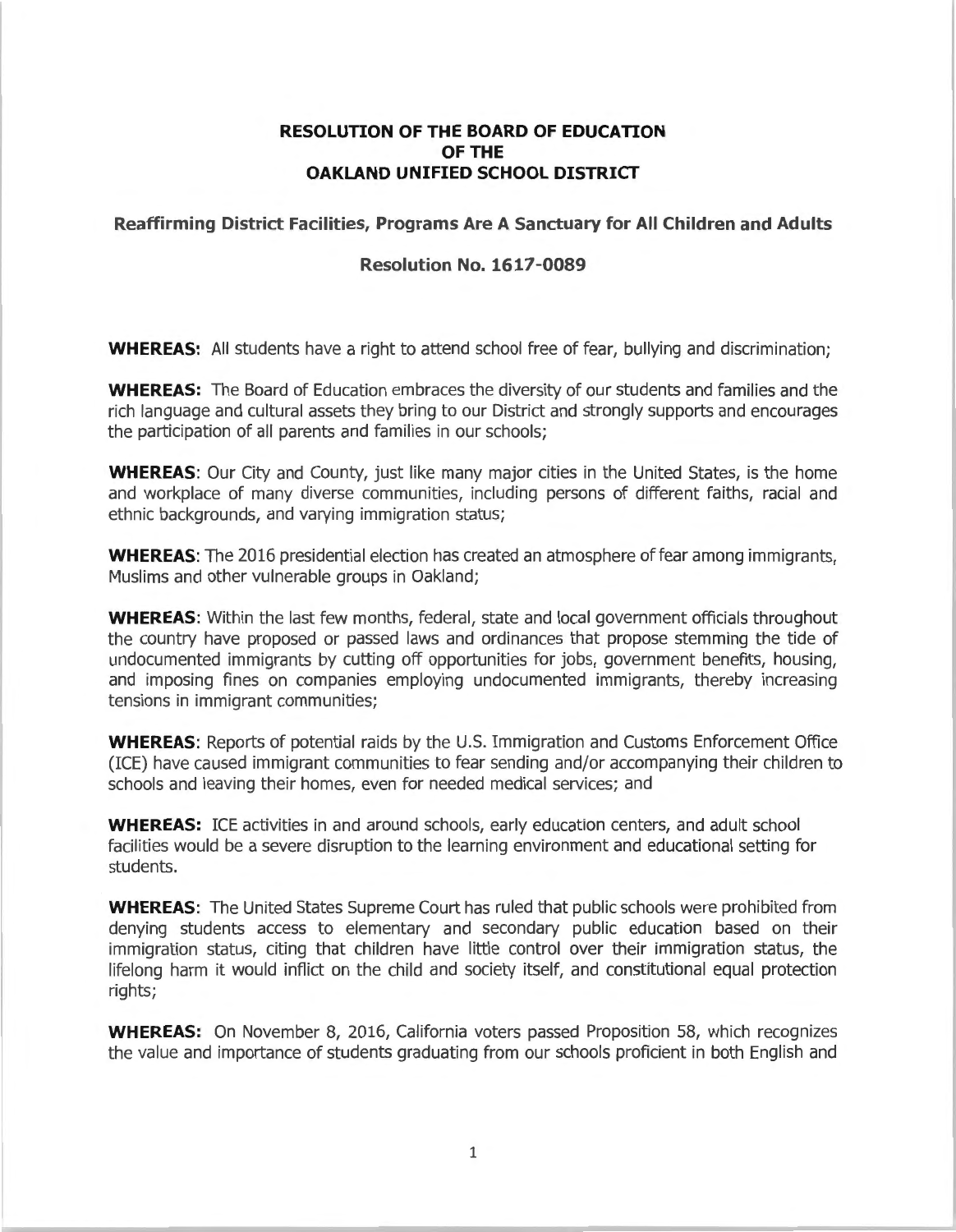one or more other languages and a diverse student population greatly helps in accomplishing this goal;

**WHEREAS:** While there are no accurate numbers of how many undocumented children are enrolled in our District's public schools, approximately 50% of our District's students speak a language other than English at home and approximately 50 native languages are spoken by families whose children are enrolled in our District;

**WHEREAS:** Reports of hate crimes directed at Muslims and others perceived as Middle Eastern or Muslim have increased in recent months;

**WHEREAS:** Bullying or discrimination, for any reason, is harmful to students' feelings of safety and belonging, as well as their academic success; and

**WHEREAS:** On January 9, 2008, the Governing Board of Education of the Oakland Unified School District enacted Resolution No. 0708-0139 entitled "Oakland Board of Education Commitment to the Education of all Immigrant Children" and the current Board of Education intends to amend, restate and re-affirm its intent with the enactment of this Resolution No. 1617-0089 (''Resolution'').

**NOW, THEREFORE, BE IT RESOLVED:** That in response to a growing fear that reports of actual or possible ICE raids are having or will have a chilling effect on the educational rights of immigrant students and families, the Board of Education, in solidarity with immigrant community organizations, hereby restates its position that all students have the right to attend school regardless of the immigration status of the child or of the child's family members;

**BE IT FURTHER RESOLVED:** That the Board of Education states that all District students, who register for the following services and meet the federal and state criteria, are entitled to receive all school services, including free lunch, free breakfast, transportation, and educational services, even if they or their family are undocumented and do not have a social security number and that no school district staff shall take any steps that would deny students access to education based on their immigration status or any steps that would "chill" the rights of these students to public education;

**BE IT FURTHER RESOLVED:** That the Board recognizes that students have a need to understand history and politics, and supports the academic freedom of teachers to both teach and discuss current events with students as aligned with common core standards and OUSD Board policies;

**BE IT FURTHER RESOLVED:** That the Board declares its commitment that every District site be a welcoming place for all students and their families and encourages the Superintendent to increase and enhance partnerships with community-based organizations and legal services organizations who provide resources for families facing deportation;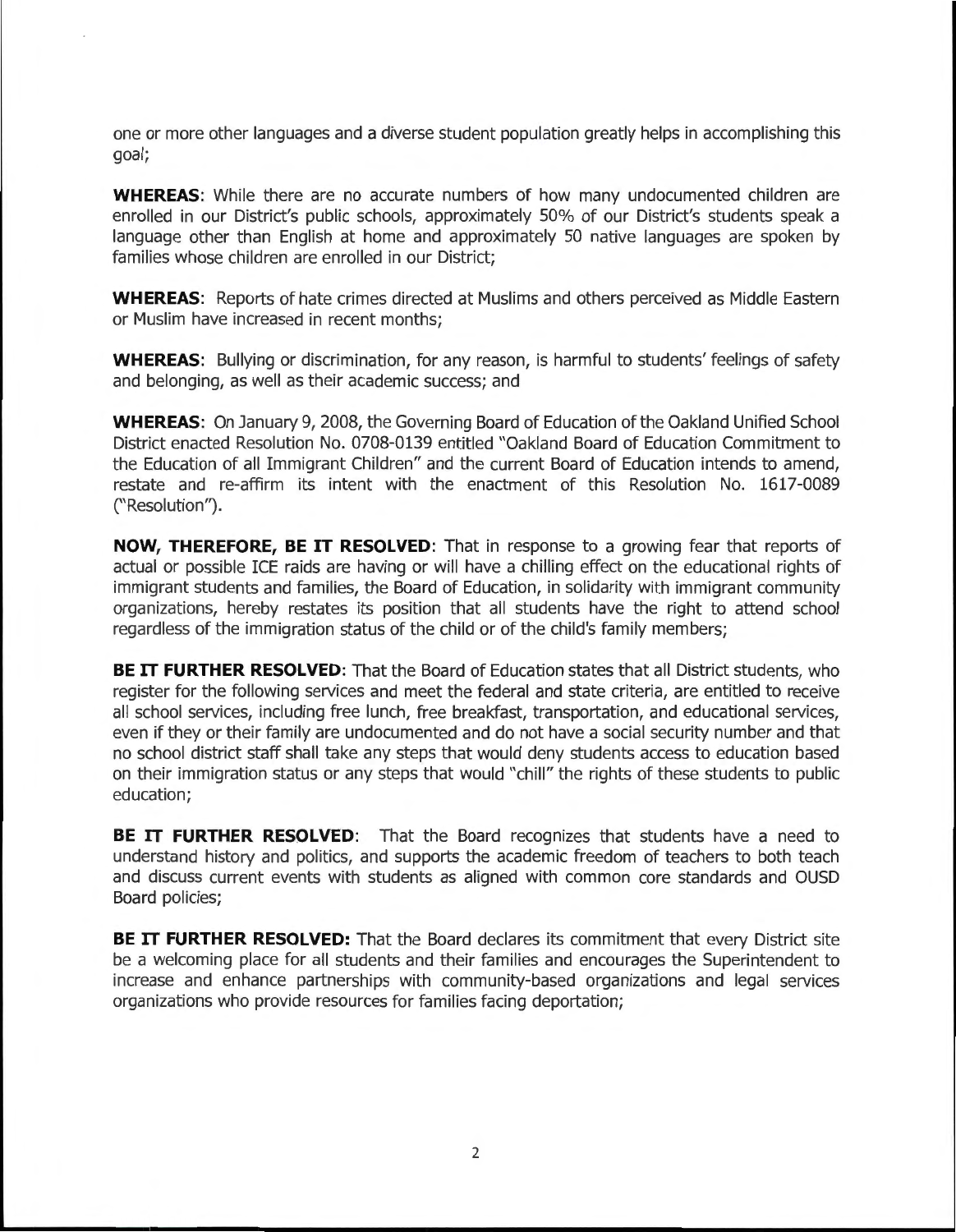**BE IT FURTHER RESOLVED:** In order to provide a public education, regardless of a child's or family's immigration status, absent any applicable federal, state, local law or regulation or local ordinance or court decision, the District shall abide by the following:

- 1. District personnel shall not treat students differently for residency determination purposes on the basis of their actual or perceived immigration status and shall treat all students equitably in the receipt of all school services, including but, not limited to, the free and reduced lunch program, transportation and educational instruction.
- 2. District personnel shall review the list of documents that are currently used to establish residency and shall ensure that any required documents would not unlawfully bar or discourage a student who is undocumented or whose parents are undocumented from enrolling in or attending school.
- 3. District personnel shall not inquire about a student's immigration status, including requiring documentation of a student's legal status, such as asking for a green card or citizenship papers, at initial registration or at any other time.
- 4. District personnel shall not make unreasonable inquiries from a student or his/her parents for the purpose of exposing the immigration status of the child or his/her family.
- 5. District personnel shall not require students to apply for Social Security numbers nor should the District require students to supply a Social Security number.
- 6. If parent and or students have questions about their immigration status, school personnel shall not refer them to ICE but should instead refer them to community-based and legal organizations that provide resources for immigrant families and families facing deportation.
- 7. Because it is the general policy of the District not to allow any individual or organization to enter a school site if the educational setting would be disrupted by that visit, any request by ICE to visit a school site should be forwarded to the Superintendent's Office for review, in consultation with District legal counsel, who, within legal boundaries, will take action to support students, families, and staff and will immediately notify the Oakland Immigrant Legal Representation and Rapid Response Network or similar organization.
- 8. All requests for information or documents by ICE should be forwarded to the Superintendent, who in consultation with District legal counsel, shall determine if the information and/or documents can be released to ICE.
- 9. If ICE comes to a school site unannounced to interrogate or take custody of a student, staff will notify the ICE agents of Board Policy 5145.13 and will make every effort to follow that Policy, as well as notify the Superintendent's Office, who will notify the Oakland Immigrant Legal Representation and Rapid Response Network or similar organization.
- 10. District legal counsel, and other District personnel as designated by the Superintendent, will review the impact of changes in federal immigration laws programs such as Deferred Action for Childhood Arrivals (DACA) and work to prevent and mitigate the negative impact on both students and employees from the collection or storage of any personally identifiable information for immigration enforcement purposes.
- 11. District personnel will take all reasonable measures so that after school providers and other service providers that have access to student, family or employee information will also follow the actions described herein.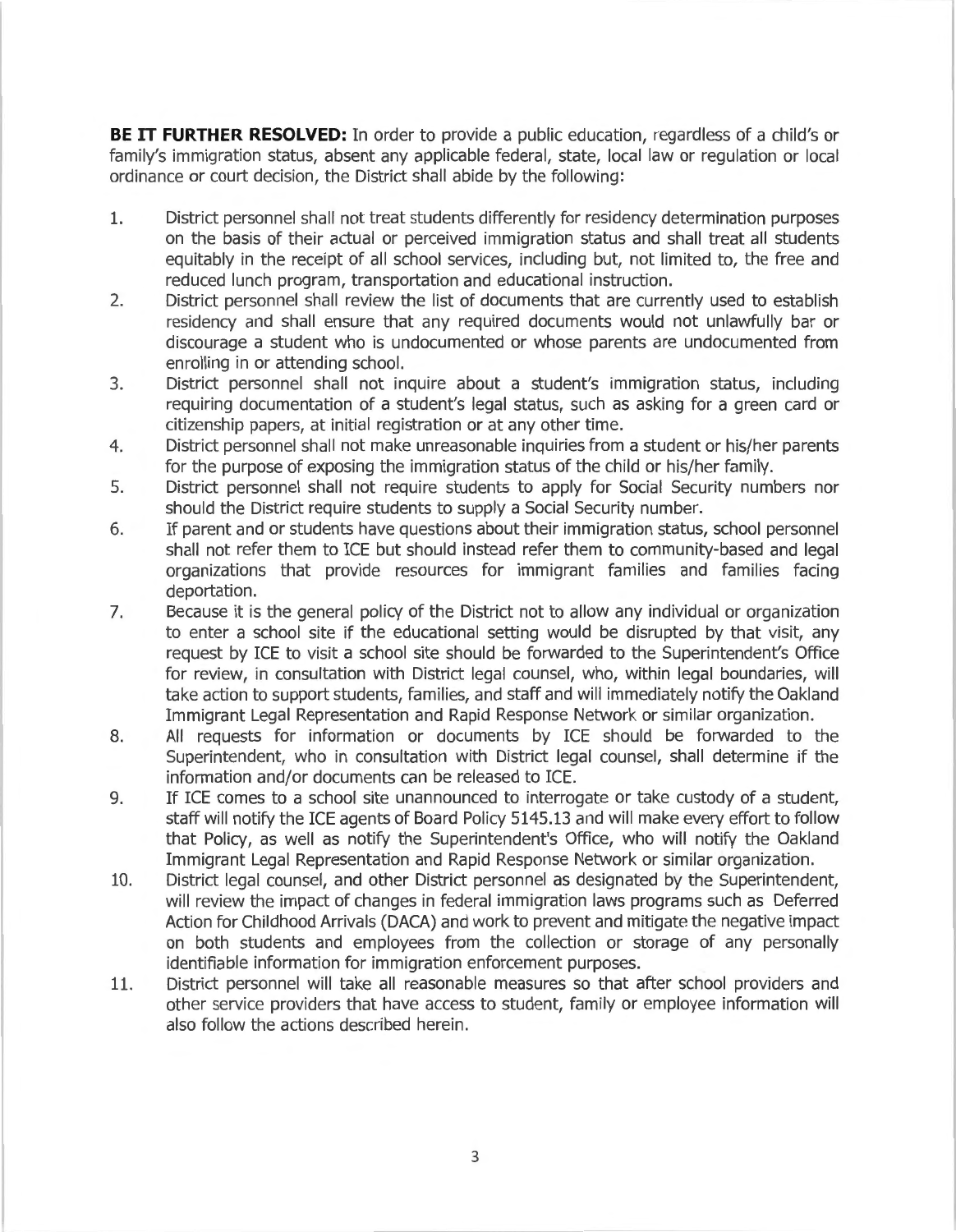**BE IT FURTHER RESOLVED:** That the Board would like to see all OUSD-authorized schools adopt similar resolutions or take steps to ensure that their facilities and programs are also sanctuaries for immigrant, Muslim (and others perceived as Middle Eastern or Muslim) and any other vulnerable students;

**BE IT FURTHER RESOLVED:** That the Superintendent shall ensure that all teachers, school administrators and school and District office staff will be appropriately and adequately trained on how to implement this Resolution; and parents/guardians will receive notification in various languages of this resolution to fully inform families of their rights in the District;

**BE IT FURTHER RESOLVED:** That the Superintendent shall prepare an implementation plan defining partnerships with community organizations and training and support for school site employees and report back to the Board of Education within ninety (90) days of this Resolution's enactment date and from time to time thereafter as requested by the Board of Education; and finally;

**BE IT FURTHER RESOLVED:** That the Board instructs the Superintendent to distribute copies of this Resolution within thirty (30) days of the Resolution's enactment date, translated into all appropriate languages, to all school sites (including District-authorized charter school sites), and ensure that the District's ELL Subcommittee and Site ELL Subcommittees, the Oakland Mayor's Office, and Oakland immigrant community organizations are consulted and involved in monitoring the successful implementation of this Resolution.

PASSED AND ADOPTED this  $14<sup>th</sup>$  day of December, 2016, by the following vote:

AYES: Roseann Torres, Shanthi Gonzales, Aimee Eng, Jumoke Hinton Hodge, Jody London, Vice President Nina Senn, President James Harris

NOES: None

ABSTAIN: None

None

 $\overline{\phantom{a}}$ 

James Harris President of the Board of Education Oakland Unified School Distric

Antwan Wilson, Secretary, Board of Education of the Oakland Unified School District

File ID Number: **/b- ub~**  Introduction Date. **12** Enactment Number: 16 Enactment Date: By  $\mathcal{O}$  $\triangle$ 

Resolution 1617-0089, v3 - As Amended On Floor - Adopted - 12/14/16